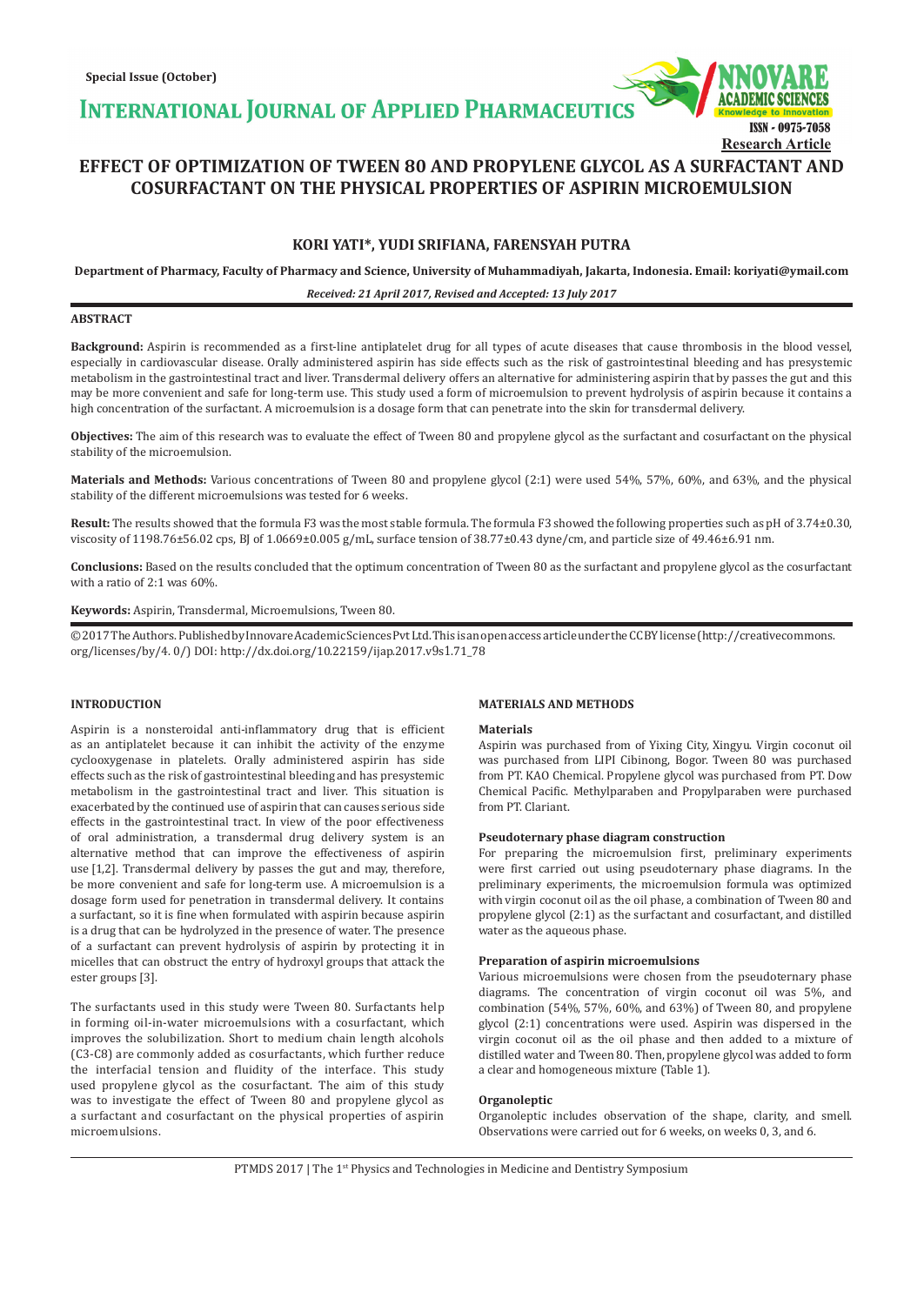# **Determination of pH**

pH measurement was performed using a pH meter, and observations were carried out for 6 weeks, on weeks 0, 3, and 6, at room temperature [4].

# **Density measurement**

Density was measured using a pycnometer. Observations were carried out for 6 weeks, on weeks 0, 3, and 63.

# **Viscosity measurement**

Measurements were carried out using a Brookfield viscometer LVDV-E with spindle number 3 at a speed of 30 rpm for 6 weeks, on weeks 0, 3, and 6.

# **Particle size measurements**

The particle size was measured using a nanoparticle size analyzer. The solution was placed in a cuvette that was inserted into the sample holder.

#### **Surface tension measurement**

This measurement was carried out for 6 weeks, every week to 0, 3, and 6 at room temperature. The surface tension was measured using a tensiometer with Du Noüy method [5].

#### **Phase separation**

The aspirin microemulsions were centrifuged at 3750 rpm for 5 hrs at room temperature, and then, the phase changes were observed. The aspirin microemulsions were also subjected to a freeze-thaw test at 4°C and 45°C to observe the phase separation that occurs.

#### **Data analysis**

The data were statistically tested included with two-way analysis of variance (ANOVA) with a 95% confidence level, to determine significant differences between the formula test results.

# **RESULTS AND DISCUSSION**

# **Preparation of aspirin microemulsions**

The results showed that the formula produces a clear microemulsion is virgin coconut oil (5%) as the oil phase, a combination of Tween 80 and propylene glycol as the surfactant and cosurfactant (2:1) (54%, 57%, 60%, and 63%), and distilled water up to 100%. The microemulsion could be held steady during the observation time of 1 week.

### **Organoleptic**

Based on organoleptic observations for 6 weeks, only the F1 formula was physically opaque since the  $1<sup>st</sup>$  week. In contrast, the formulas F2, F3, and F4 showed no change, indicating that these three formulas have good stability during storage (Table 2).

## **Density measurement**

The 6 weeks observations revealed that a higher surfactant concentration leads to a higher density (Fig. 1). Further, with a higher surfactant concentration, the solubilization process will increase owing to the increase in the micellar concentration [3]. This makes the microemulsions clear, with smaller particles, so that the density increases.

# **Determination of pH**

Results of pH measurement for 6 weeks showed a decrease in pH during storage (Fig. 2). A higher surfactant concentration led to higher pH of the microemulsions. This probably because the formation of micelles with higher surfactant concentration also increased, and thus, more of the aspirin can be protected in the micelles and hydrolysis can be decreased. In contrast, for F1 and F2 with a smaller concentration of surfactant, much of the aspirin was hydrolyzed to salicylic acid and acetic acid, thus decreasing the pH of the microemulsions.

#### **Surface tension measurement**

The measurement results showed that with increasing surfactant and cosurfactant concentrations, the surface tension is lower (Fig. 3). Theoretically, increases in the surfactant concentration will cause a

**Table 1: Formula of aspirin microemulsions**

| <b>Materials</b>   | Formula (%) |                |      | <b>Function</b> |              |
|--------------------|-------------|----------------|------|-----------------|--------------|
|                    | F1          | F <sub>2</sub> | F3   | F4              |              |
| Aspirin            | 3           | 3              | 3    | 3               | API          |
| Virgin coconut oil | 5           | 5              | 5    | 5               | Oil phase    |
| Tween 80           | 36          | 38             | 40   | 42              | Surfactant   |
| Propylene glycol   | 18          | 19             | 20   | 2.1             | Cosurfactant |
| Nipagin            | 0.18        | 0.18           | 0.18 | 0.18            | Preservative |
| Nipasol            | 0.02        | 0.02           | 0.02 | 0.02            | Preservative |
| Distilled water ad | 100         | 100            | 100  | 100             | Water phase  |

API: Active pharmaceutical ingredient

**Table 2: Organoleptic observations of aspirin microemulsions**

| <b>Formula</b> | Organoleptic | Time (week)  |              |     |
|----------------|--------------|--------------|--------------|-----|
|                |              | 0            | 3            | 6   |
| F1             | smell        | sp           | sp           | sp  |
|                | clarity      | 0            | $\Omega$     | 0   |
|                | shape        | flu          | flu          | flu |
| F <sub>2</sub> | smell        | sp           | sp           | sp  |
|                | clarity      | $\mathsf{C}$ | $\mathsf{C}$ | C   |
|                | shape        | flu          | flu          | flu |
| F <sub>3</sub> | smell        | sp           | sp           | sp  |
|                | clarity      | $\mathsf{C}$ | $\mathsf{C}$ | C   |
|                | shape        | flu          | flu          | flu |
| F <sub>4</sub> | smell        | Sp           | sp           | sp  |
|                | clarity      | $\mathsf{C}$ | $\mathsf{C}$ | C   |
|                | shape        | flu          | flu          | flu |

flu: Fluidity, sp: Specific; o: Opaque, c: Clear



**Fig. 1: Graph of density measurement**



**Fig. 2: Differences in pH of four formulas within 6 weeks storage**

decrease in the surface tension [6]. From the graph, we can see that the formula F3 tends to be more stable than the other formulas.